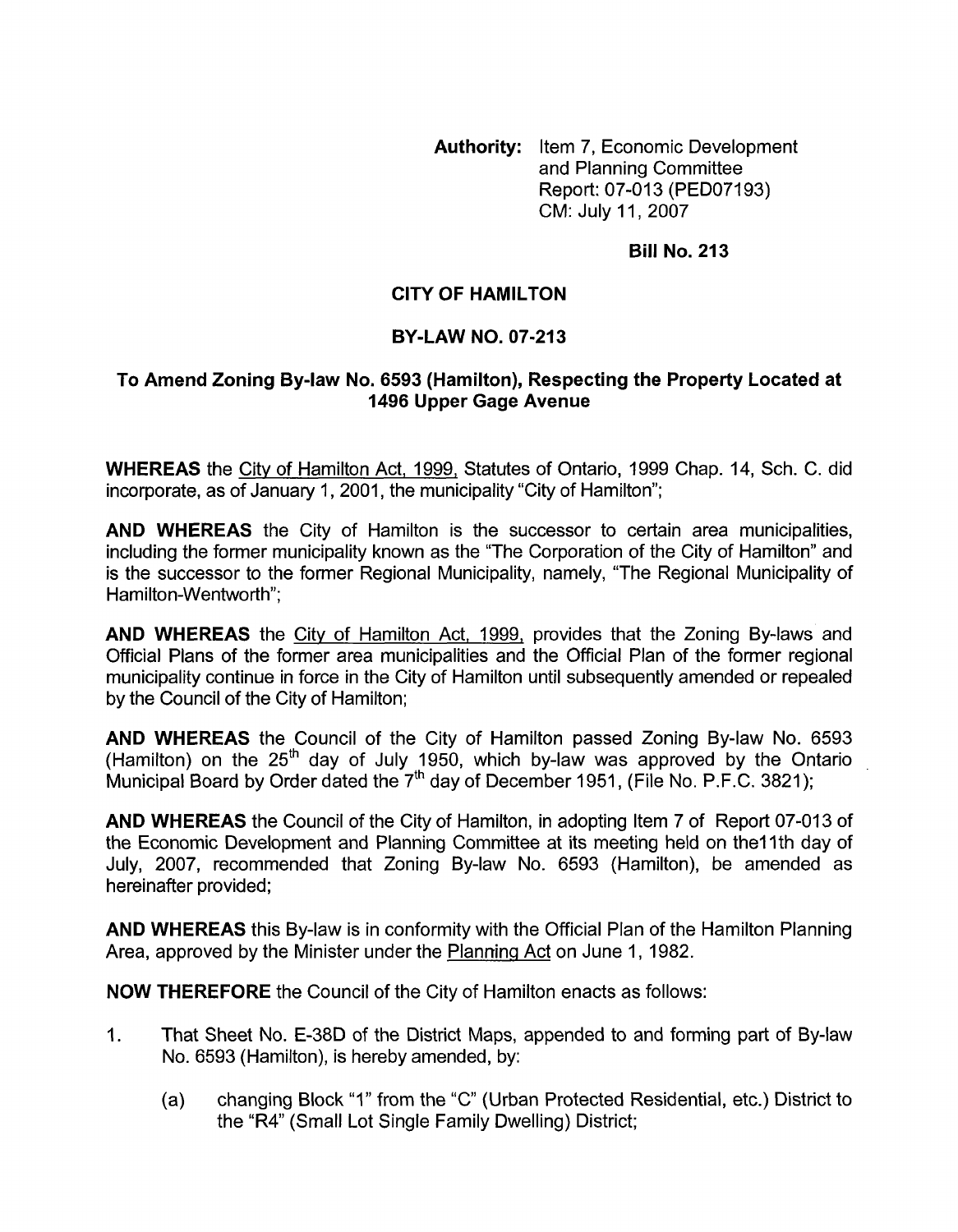- (b) changing Block "2" from the "C" (Urban Protected Residential, etc.) District to the "R4" (Small Lot Single Family Dwelling) District, Modified; and,
- (c) changing Block "3" from the "AA" (Agricultural) District to the "R4" (Small Lot Single Family Dwelling) District, Modified;

the extent and boundaries of which are shown on a plan hereto annexed as Schedule "A".

- 2. That the "R4' (Small Lot Single Family Dwelling) District regulations, as contained in Section 9A of Zoning By-law 6593, be modified for Blocks "2" and "3" as described in Section 1 (b) and (c) of this By-law to include the following special requirement:
	- a) That notwithstanding Section 9A(2)(b)1i of By-law No. 6593, a minimum front yard depth of at least 4.5 metres to the front face of the dwelling and 6.0 metres to an attached garage shall be provided and maintained.
- 3. No building or structure shall be erected, altered, extended or enlarged, nor shall any building or structure or part thereof be used, nor shall any land be used, except in accordance with the "R4" (Small Lot Single Family Dwelling) District provisions, subject to the special requirement referred to in Section 2 of this By-law.
- 4. Zoning By-law No. 6593 (Hamilton) is amended by adding this By-law to Section 19B as Schedule S-1581.
- 5. Sheet No. E-38D of the District Maps is amended by marking the lands referred to in Sections 1(b) and (c) of this By-law as S-1581.
- 6. The Clerk is hereby authorized and directed to proceed with the giving of notice of the passing of this By-law, in accordance with the Planning Act.

PASSED and ENACTED this 11<sup>th</sup> day of July, 2007.

abriga

**ALCOHOL: UNIVERSITY** 

Kevin C. Christenson City Clerk

Fred Eisenberger Mayor

ZAC-07-007